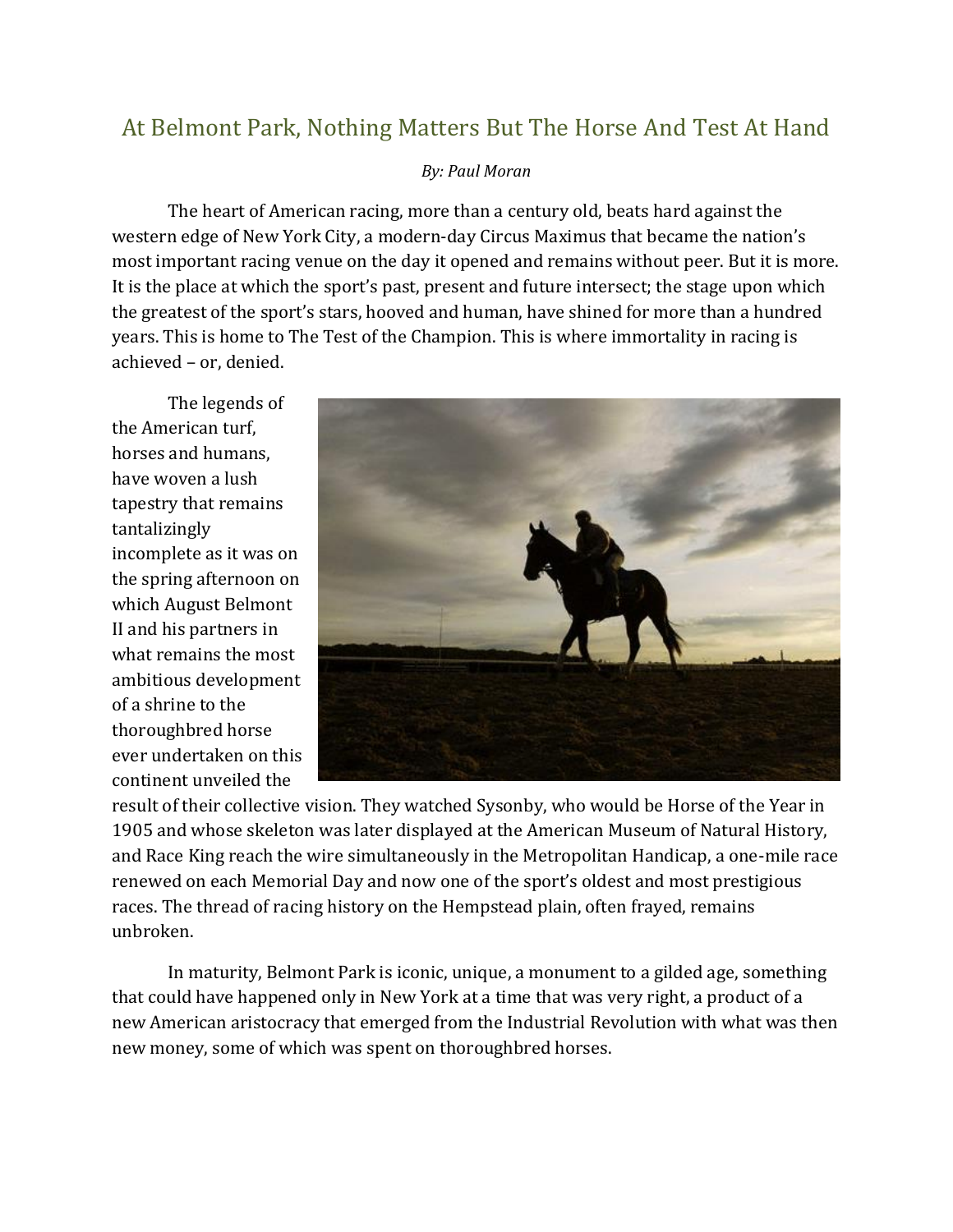The construction of Belmont Park, which began just after the turn of the last century, was a watershed in the development of racing in New York and the nation. The sport was given life in the new world 240 years earlier and a few miles to the east, shortly after the Dutch surrender of the colony of New Amsterdam to the British, when Colonel Richard Nicolls, appointed governor of colonial New York in the division of spoils, ordered land cleared for a two-mile course, the first in North America, which he named Newmarket, on the Hempstead plain, the present-day Garden City.

In the era that followed the Civil War, the families of what would become the new American bluebloods embraced racing as the embodiment of position and fortune. It was, wrote Bernard Livingston in his 1973 chronicle of racing peerage, Their Turf, "the time of Lorillard, Phipps, Whitney, Widener, DuPont, Vanderbilt, the founding sires of the modern American horsey set."

Competition between Jerome and Morris Parks resulted in a bitter schism among the sport's most prominent leaders that would, in 1893, inspire James R. Keene to establish The Jockey Club, which replaced the American Jockey Club. A year later, August Belmont II would be elected chairman, a position he would hold until his death in 1924.

From the day it was organized, at a meeting held at the Fifth Avenue Hotel and attended by a group recruited primarily from the Social Registry, the Jockey Club was an organization without parallel in American history in terms of political power. Keene proposed an iron-fisted ruling body similar to the British Jockey Club, with the authority to allot dates for meetings, license riders and trainers, appoint officials, establish and enforce rules, maintain the registry and the American Stud Book.

Newly empowered, Belmont, Keene and other founding members of The Jockey Club organized the Westchester Racing Association and leased Morris Park, where they conducted racing for the next decade. Difficulty in negotiating terms of the lease beyond 1904 and the desire of many of the principals who resided in lavish estates on the North Shore of Long Island to re-establish a prominent presence there, led to a decision to begin acquiring the land upon which racing in the United States was first conducted, or at least land as near as possible to the site of the Newmarket course.

From concept to completion in its original form, the new racecourse that would be named Belmont Park in honor of the first August Belmont, was a project by, of, and for the American aristocracy, which was defined strictly by wealth, position and lineage. Joining Belmont and Keene in the movement to shift the Westchester Association's operations to Long Island included William C. Whitney, J.P. Morgan, Thomas Hitchcock and William K. Vanderbilt.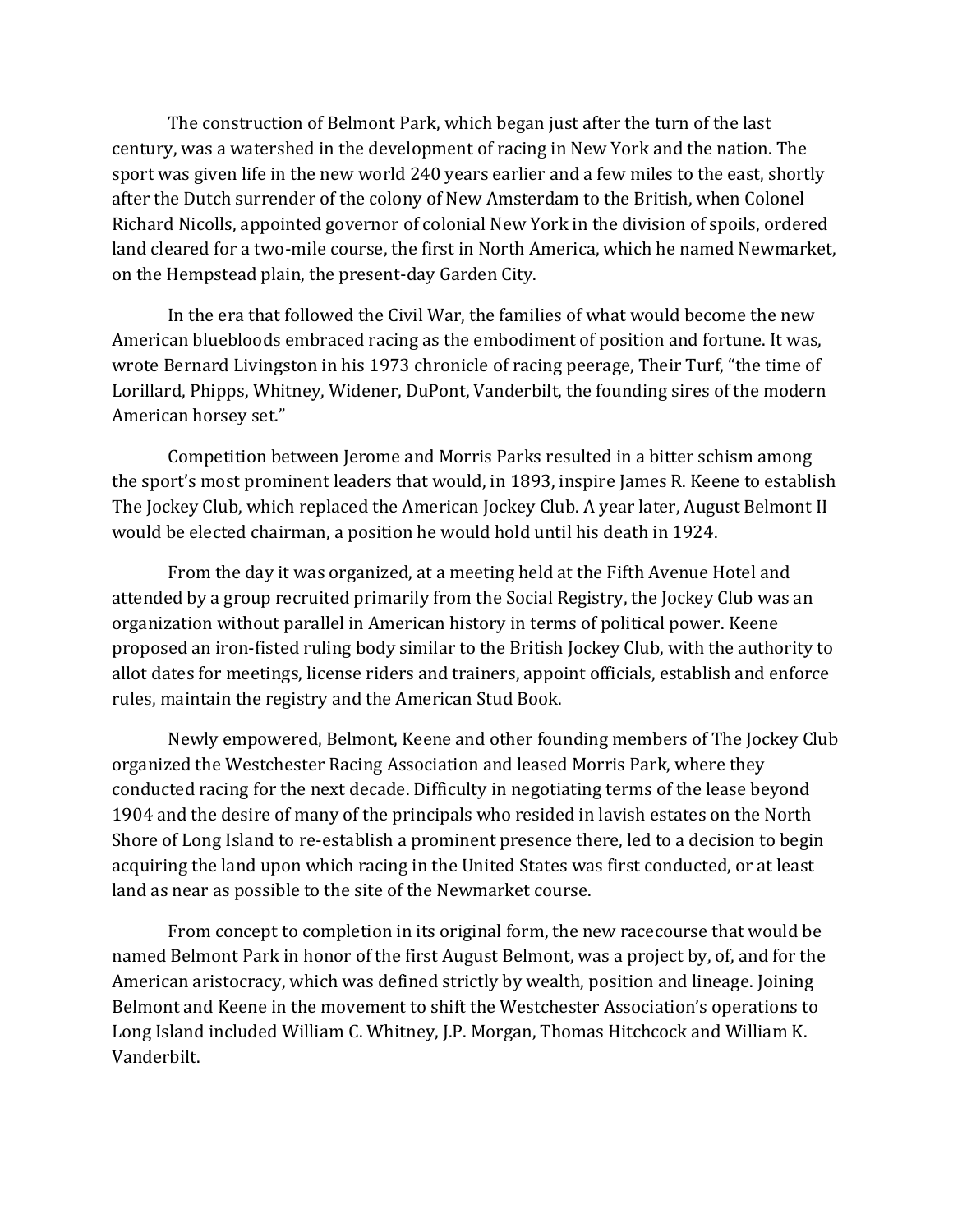Early in 1902, a subtle but distinctly bullish real estate market developed on the eastern border of New York City, an area at the time almost rural. Agents representing anonymous investors were making offers to buy homes, farms and undeveloped land. Quietly, a patchwork of properties was pieced together in what would later become Elmont that grew to 560 acres, 400 of those on the north side of Hempstead Turnpike. The average price was about \$500 per acre. It grew finally to about 650 acres and spilled across the city line. At the center was Oatlands, the estate of William De Forest Manice. The mansion, an immense, turreted, Tudor-Gothic structure surrounded by ancient trees, would be incorporated into the master plan for the new racetrack and used as the first Turf and Field Club, scene of lavish social functions, après-race dinners and galas. It would remain in such use until 1956.

In March 1903, a workforce of 500 that would quickly double in size, composed primarily of Italian, Irish and Polish immigrants, was assembled. From the groundbreaking until completion of the project, Belmont II was in daily supervisory attendance. At first, he was accompanied by Whitney, who died in 1904.

The vision for Belmont was stoutly influenced by the great racecourses of Europe, particularly Sandown Park, in England, from which Belmont engaged consultants. The principal course, a sweeping 12-furlong oval, the largest dirt course in the world, was originally intersected by a 7-furlong straight course. Until 1921, races were run clockwise, in the European tradition. The main course encircled an 11-furlong turf course and a 10 furlong steeplechase course. Another track for training was situated east of the main course at a tangent.

Barns sufficient to house 750 horses and cottages for trainers and staff were enclosed along the southern and eastern perimeter of the grounds by a mile of ornamental iron fence topped by gilded spears, which still stands. An enclosed bridge connected the lavish clubhouse, which was closed to all but members of the association, to a 650-foot-long grandstand. Throughout the massive, often-delayed construction, meticulous attention was devoted to the preservation of trees, most of which remain, including a landmark white pine more than two centuries old that dominates an oval-shaped saddling enclosure and walking ring, which is bound by intricate ornamental ironwork and a tiered gallery.

The trees survive no less surely than four stone piers set in place in May, 1903 at the clubhouse gate, a gift to the horsemen of the Westchester Association from the kindred spirits of the South Carolina Jockey Club. The piers originally stood at the entrance to the Washington Course, in Charleston, S.C., placed there in 1792.

The \$2.5 million project (more than \$51.3 million today) was delayed by accidents, weather and political squabbles, but two years to the day after the installation of the Charleston piers, the gentlemen of the Westchester Association opened the first race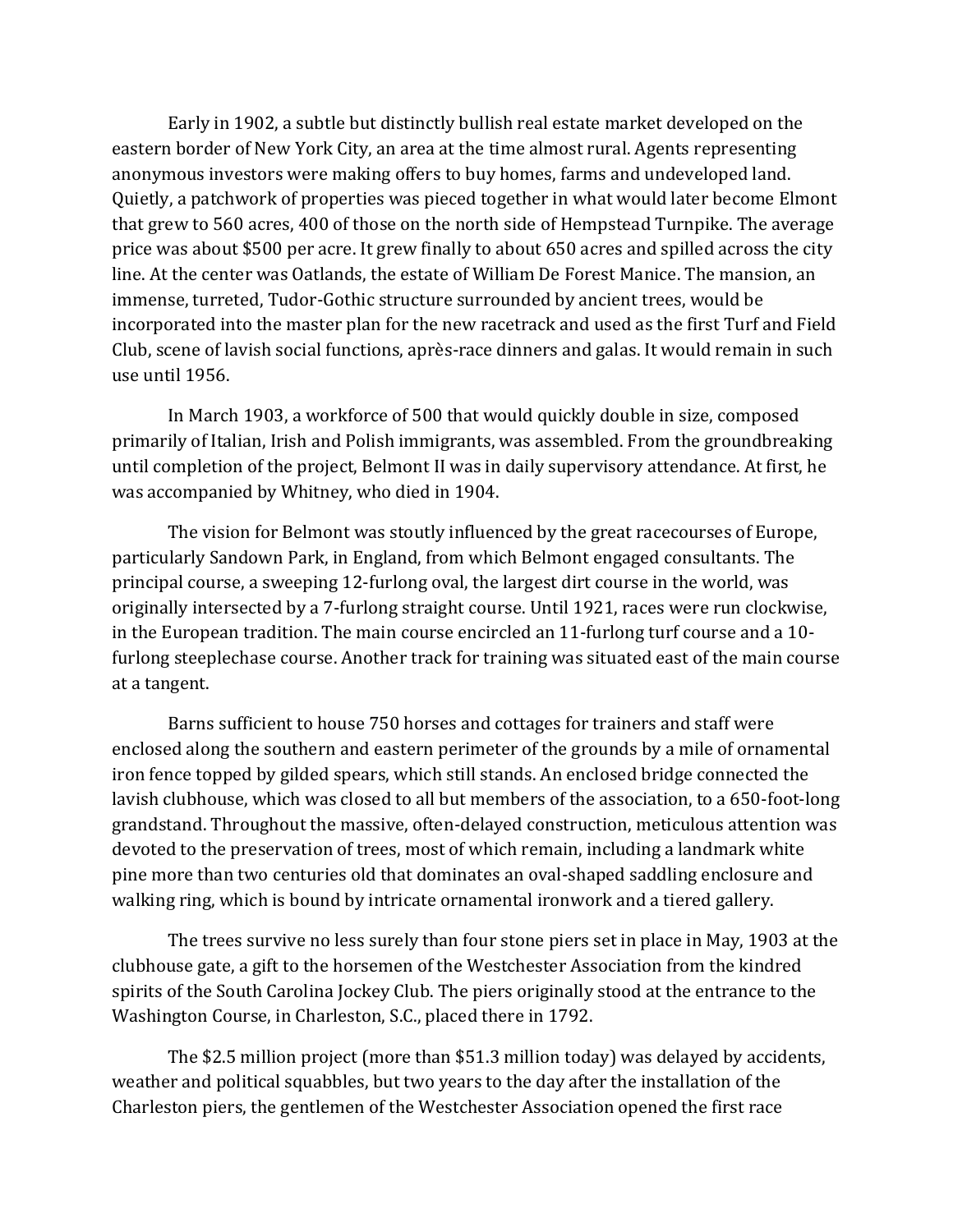meeting at the most commodious, elegant racecourse the nation had ever seen, the equal of Newmarket, the center of British racing, and Longchamp, in France.

Post time on May 4, 1905 was 2:30 p.m., an hour dictated by the leisurely luncheon habits of the privileged class. By noon, what is believed to have been the first traffic jam on Long Island developed, the roads leading to the new track choked by a combination of horse-drawn and horseless carriages, the status symbol of the era. The less prosperous arrived on Long Island Railroad trains that pulled into a newly built terminal. By post time, more than 40,000 had made their way to the countryside for the first day in what has become more than a century of racing at Belmont Park that remains a work in progress.

The Brooklyn Eagle reported: "There were more of New York's aristocracy at Belmont Park yesterday than ever before attended any meet at any track in America." The paper proceeded to list the clubhouse guests, beginning with the titled and moved to the merely fabulous. "The Vanderbilts, Belmonts and Pells were there in full force. Miss Alice Roosevelt was with the Monson Morris party, which also included Alfred G. Vanderbilt. Mr. and Mrs. O.H.P. Belmont had with them Mrs. William Jay. The dowager Mrs. Vanderbilt had a striking costume of gray veiling."

Beneath the grandstand, 300 bookmakers operated in a spacious betting ring. Important stakes races that originated at Jerome and Morris parks were moved to Belmont – the Withers, the Jerome, Ladies Handicap and Champagne – and Belmont Stakes -- all fixtures on the present-day New York racing calendar, as enduring as the original vision of the second August Belmont.

Beyond the leafy enclave unveiled by Belmont II, the nation was in the early months of Theodore Roosevelt's first full term as president. Revolution raged in Russia. It was the year in which Albert Einstein proposed what came to be known as the theory of relativity. Orville and Wilbur Wright tested what they called the first "practical" aircraft, which was capable of an altitude of 50 feet and had a range of 25 miles. In the west, a new town, Las Vegas, was founded and the first pizzeria in the United States was opened in New York. The jukebox was invented. Formal education beyond elementary school was rare for most Americans. Some 3.8 million who owned telephones were provided with the first yellow pages.

In its early years, Belmont Park endured anti-gambling legislation that forced two years of operation without betting, and then closed the track for two years, 1911 and '12, a calamitous fire of suspicious origin in 1917 and the Great Depression. The original structure was completely rebuilt after the fire. Its replacement opened in 1920 and was razed in 1963 to make way for the present structure, the first built from concrete, brick and steel. Belmont's third incarnation was completed in 1968, the design of architect Arthur Froehlich, who fashioned a sweeping, cavernous building, 1,266 feet long – roughly as long